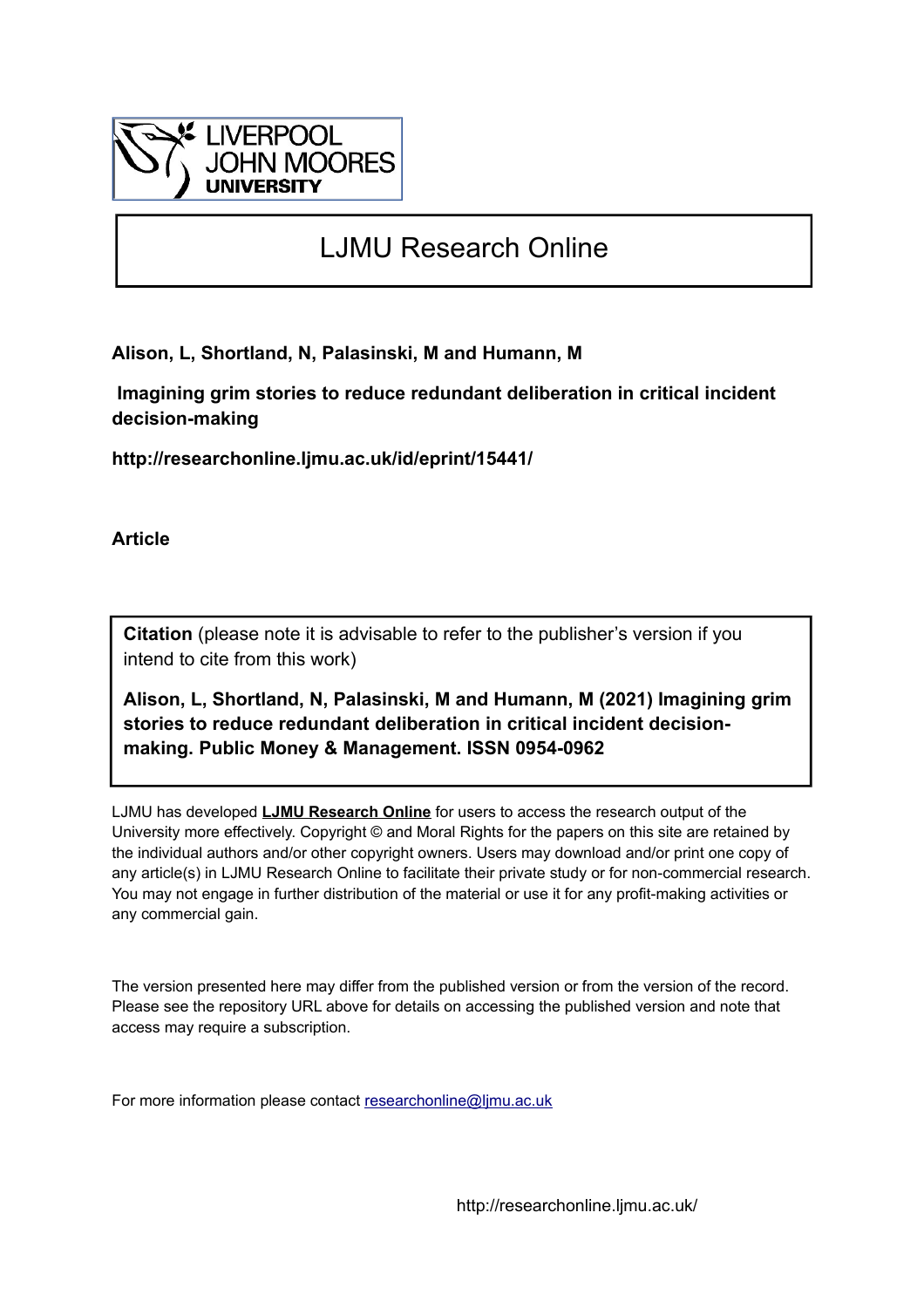**a** OPEN ACCESS **D** Check for updates

Routledae Taylor & Francis Group

# Imagining grim stories to reduce redundant deliberation in critical incident decision-making

# Laurence Alison<sup>a</sup>, Neil Shortland<sup>b</sup>, Marek Palasinski<sup>c</sup> and Michael Humann<sup>d</sup>

<sup>a</sup>Institute of Psychology, Health and Society, University of Liverpool, UK; <sup>b</sup>School of Criminology and Justice Studies, University of Massachusetts Lowell, USA; 'School of Psychology, Liverpool John Moores University, UK; <sup>d</sup>Centre for Educational Development & Support, University of Liverpool, UK

#### IMPACT

Leaders spend years developing their abilities and acquiring expertise in their specialist fields, in order to become competent and skilled decision-makers. These capabilities are tested during critical incidents—especially in situations where there is no official guidance or where experience is lacking (because of the rarity of such events). Training at this level needs to facilitate creativity, problem-solving, feedback, self-reflection, and hindsight knowledge, building a pool of uncertainty management skills to fall back on when faced with unprecedented situations beyond the scope of protocol (or current expertise).

#### **KEYWORDS**

Critical incidents; decisionmaking; expertise; narrative; redundant deliberation; risk management; storytelling; training

#### ABSTRACT

Redundant deliberation is a cognitively demanding form of inertia in which a decision-maker fails to gain any additional advantage by thinking about a problem compared to the risk of failing to act and deal with the problem. It most commonly occurs where there is no standard operating procedure (to help provide guidance) or where experience is lacking. This article argues that training interventions, including 'grim storytelling', must focus on supporting decision-makers' ability to imagine rare, highimpact events, and construct 'least–worst' scenarios to help them anticipate, prevent, mitigate, adapt to and recover from such threats.

You can't depend on your eyes when your imagination is out of focus (Mark Twain).

<span id="page-1-3"></span><span id="page-1-2"></span><span id="page-1-0"></span>Alison [\(2019\)](#page-6-0) describes 'redundant deliberation' (RD) as pathological hesitation due to overthinking a choice between difficult options. It occurs where there is no standard operating procedure (to provide guidance) and is intensified by the fact that decision-makers are not exposed to enough of these events to build up a repository of expert knowledge (Shortland & Alison, [2020\)](#page-8-0). To help decision-makers build a 'library of experiences' (Matthews, [2013,](#page-7-0) p. 67), this article argues that training interventions should encourage decision-makers to imagine rare, highimpact events. To this end, we recommend a novel learning method that we call 'grim storytelling'. This entails imagining negative outcomes in which each narrative pathway results in a bad outcome. This act of imagination enables unique insights into how decision-makers organize priorities, seek solutions, and adapt under stress. This facilitates creativity, problem-solving, feedback, selfreflection, and hindsight knowledge. We argue that, in comparison with infrequent but long and expensive training sessions, the proposed short (about 45 minutes), but regular (for example weekly) act of grim storytelling will produce longer lasting and more desirable results.

In an ideal world, emergency responders would deal with completely predictable events. Standard operating procedures would enable the decision-maker to enact a series of steps to get things under control and resolved. However, there is often no protocol to guide decisionmakers in 'critical incidents'. While the College of Policing

defines a critical incident as 'any incident where the effectiveness of the police response is likely to have a significant impact on the confidence of the victim, their family and/or the community' [\(https://www.app.college.](https://www.app.college.police.uk/app-content/critical-incident-management/types-of-critical-incident/) [police.uk/app-content/critical-incident-management/types](https://www.app.college.police.uk/app-content/critical-incident-management/types-of-critical-incident/)[of-critical-incident/](https://www.app.college.police.uk/app-content/critical-incident-management/types-of-critical-incident/)), in this article we adopt a specific focus on critical incidents that are high-stakes, high-uncertainty and involve the decision-maker being presented with multiple, competing least–worst options. The next best thing to complete predictability and standard operating procedures would be the ability to draw upon extensive expertise. Ideally, experts would have had countless opportunities to learn what works in each case. The reality, though, is that the most catastrophic events have unique qualities (Taleb, [2008\)](#page-8-1).

<span id="page-1-4"></span><span id="page-1-1"></span>A persistent criticism levelled at some or all emergency services during responses to these critical incidents are a failure to act in time or even act at all (see for example Kerslake, [2017](#page-7-1); Grenfell Tower, [2021\)](#page-7-2). Although considerable effort has gone into developing guidance and standard operating procedures to enable officers to acquire expertise through repeated exposure, there has been a deficit of training methods to arm them to deal with the unexpected. This article argues that a process we call 'grim storytelling' can significantly reduce RD. We explain the concept, illustrate it with examples and cover potential benefits based on related evidence of learning through narratives and scenarios. We conclude that short (about 45 minutes), but regular (for example once a week) exposure to, and learning from, grim storytelling can complement

<sup>© 2021</sup> The Author(s). Published with license by Taylor & Francis Group, LLC

This is an Open Access article distributed under the terms of the Creative Commons Attribution License [\(http://creativecommons.org/licenses/by/4.0/](http://creativecommons.org/licenses/by/4.0/)), which permits unrestricted use, distribution, and reproduction in any medium, provided the original work is properly cited.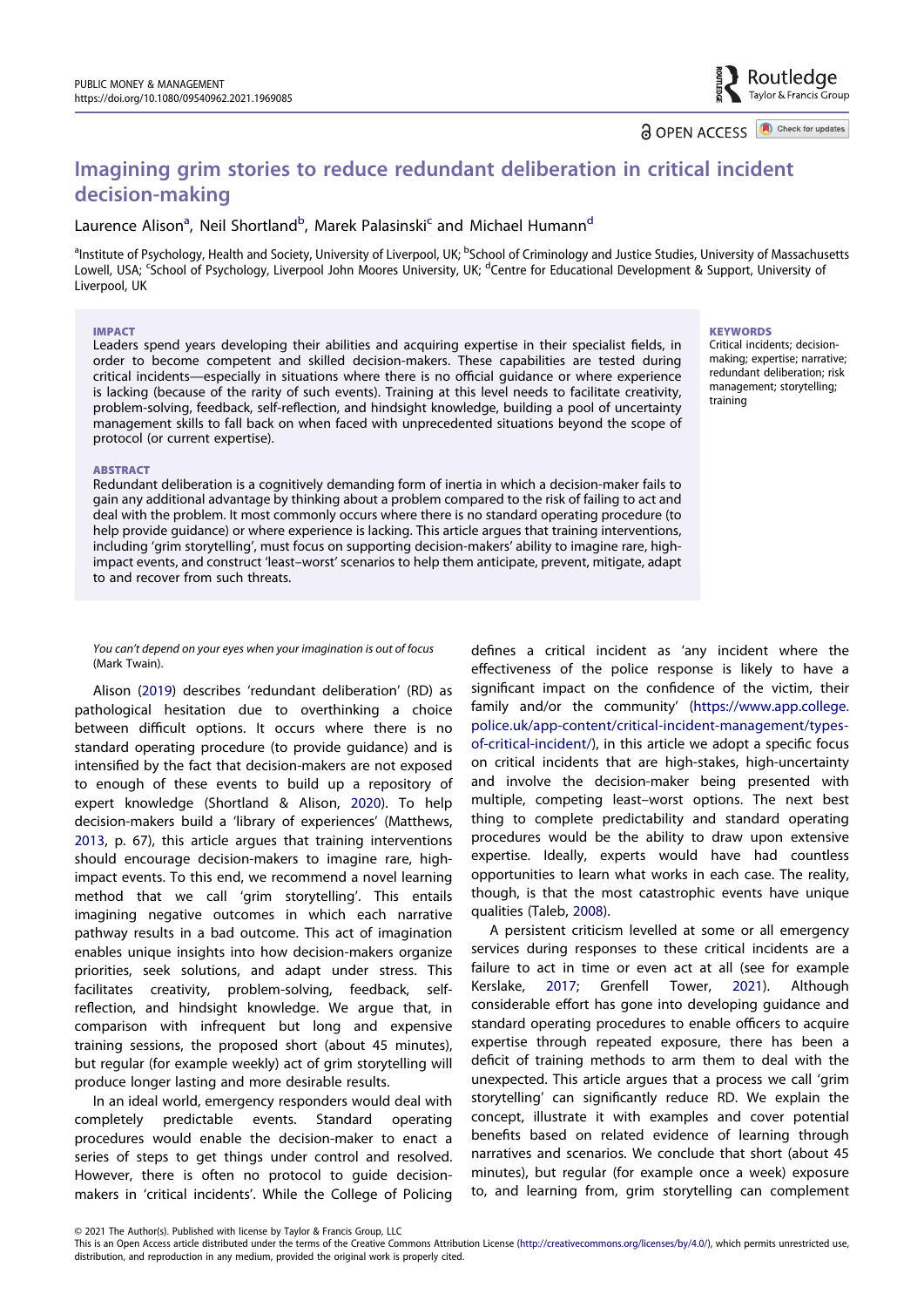the more traditional decision-making training, preparing people to deal with the unexpected. Such training might reduce the time that people spend on overthinking their options when there is no policy and experience. This, in turn, should prepare them to make more cost-effective (in terms of human lives and financial resources) decisions.

Alison [\(2019\)](#page-6-0) argues that, with respect to critical incident management, RD 'is the single most damaging decisionmaking failure'. RD occurs at the point where thinking tips into overthinking and where the benefit of calculating the cost of each option shows diminishing returns compared to simply picking one (or indeed any) of the options over doing nothing. RD leads to failing to act in time (or at all). Delay creates commercial damage to infrastructure, reputational damage to the individual decision-maker and their organization and further catastrophic loss of life.

Engaging in scenario-based training involves one's imagination to first create and then deal with worst-case events. Supported by goal-structured facilitation, the act of imagining 'grim stories' and then being forced to think through managing them would assist in predicting, adapting, and responding to, as well as mitigating such threats. Such approaches assist in inoculating decisionmakers from what we have previously identified as a point of failure in critical incident response—namely decision inertia or failures to act. We also suggest that meaningful, context-driven narratives alongside goal directed training objectives can assist emergency responders to learn how to prepare for and prevent 'unimaginable' and 'unique' events.

### Decision inertia and RD

<span id="page-2-6"></span><span id="page-2-5"></span><span id="page-2-4"></span><span id="page-2-3"></span><span id="page-2-0"></span>Unlike other forms of inertia, RD is a very cognitively demanding process. Where Anderson's ([2003](#page-6-1)) categories included the cognitively lazy act of avoiding, deferring, or delaying the process of dealing with a problem, RD is a cognitively very active, but ultimately self-defeating process. Power and Alison ([2017](#page-7-3)) established that RD was especially disruptive to moving through critical incident decision phases and occurred in situations that were high-stakes, low-frequency and with high accountability. RD is closely linked with the process of sense-making. Sense-making is a motivated effort to understand connections that exist in the environment to anticipate future trajectories and act effectively (Klein et al., [2006\)](#page-7-4). Sense-making is one of the fundamental roles of perception and cognition and, when it fails, the motivation to act can unravel—leaving the individual in a state of 'limbo'. Previous literature on sensemaking highlighted how we do not make sense of the entire situation but, instead, need to prioritize certain concepts (at a gamble) to develop a clear picture (Klein et al., [2011](#page-7-5)). Furthermore, the source of most errors in decision-making stem from faulty (or a failure to update) our picture of the situation (Orasanu et al., [1998\)](#page-7-6). RD stems from two distinct patterns of thinking that occur within the sense-making process. First, by perpetual requests for more and more information when it is evident that it simply was not available. In this sense, RD not only stems from the inability to establish situational awareness, but the inability to know that any further efforts to understand the situation are futile, and the decision-maker needs to move forward in their decision-making process. This concept of committing to the information that you have is not commonly conceptualized

within the literature on sense-making. Second, in instances where the decision-maker gets stuck in a cycle of prospectively modelling different futures based on a consideration of each of the possible options. Though anticipating likely outcomes of a given choice is normally a hallmark of good thinking, when a decision-maker gets stuck in an infinite loop of deliberation rather than action, they can end up making no contribution to bringing an event under control. It is then that the act of thinking creates a barrier to acting and it is then that the person supposed to be 'gripping' an incident simply becomes a bystander as events unfold in front of them.

#### Grim storytelling

#### Few people have the imagination for reality (Goethe).

<span id="page-2-7"></span><span id="page-2-2"></span>The issue of failing to imagine has previously been associated with a lack of preparedness. Similar accounts were given in the US's report into the 9/11 attacks, in which the 9/11 Commission report specifically highlights the 'failure of imagination' (9/11 Commission, [2004](#page-6-2), p. 336). Recommendations included the intriguing proposition that it is, 'crucial to find a way of routinizing, even bureaucratizing, the exercise of imagination' [\(9](#page-6-2)/[11](#page-6-2) Commission, [2004,](#page-6-2) p. 344). It is interesting to note, however, that despite the significant increase in scholarly research on terrorism after 9/11 (including preparedness and prevention of terrorism, and terrorist adaption Schuurman, [2018](#page-8-2); Wirtz & Rohrbeck, [2017\)](#page-8-3), there has been little research on the role of imagination in predicting, preparing, and responding to acts of terrorism. This is, again, even though imagination in intelligence work has been advocated since the late 1970s (for example Shackle, [1979](#page-8-4), p. 88). Relatedly, even a 'post-mortem' analysis of 'grim' past threats, like Anthrax (or the 9/11 attacks) can yield invaluable insights into alternative scenarios (Bartlett, [1999](#page-6-3)). Perhaps even more bizarre were the director general of the World Health Organisation's remarks in relation to Covid-19: 'Six months ago none of us could have imagined how our world and our lives would be thrown into turmoil by this new virus' (WHO, [2020](#page-8-5)): an incredibly odd confession from an organization whose job it is to do engage directly in such a prospective act of forecasting.

<span id="page-2-9"></span><span id="page-2-8"></span><span id="page-2-1"></span>Our grim storytelling method is based on learning through narratives and scenarios. Learner immersion involves engaging on an up-close and personal level, thrusting the learner to the centre of a dramatic high-stakes scenario where all available decisions entail different types of repercussions. Resembling a role-play, grim storytelling is deeply immersive; the learner imagines a specific place and time with real-time situations. Grim storytelling requires an urgent solution within which all available options carry some negative implications, providing us with insights into decision-making when facing the rarest and most unusual scenarios that normal training cannot prepare us for. Thus, grim storytelling is a resource-light, immersive and interactive learning method that can be conducted with relatively little technology and time, both formally and informally.

In relation to the goals of grim storytelling, the goal is not simply to allow people to *imagine* what may occur and thus, in advance, develop practices and policies to deal with them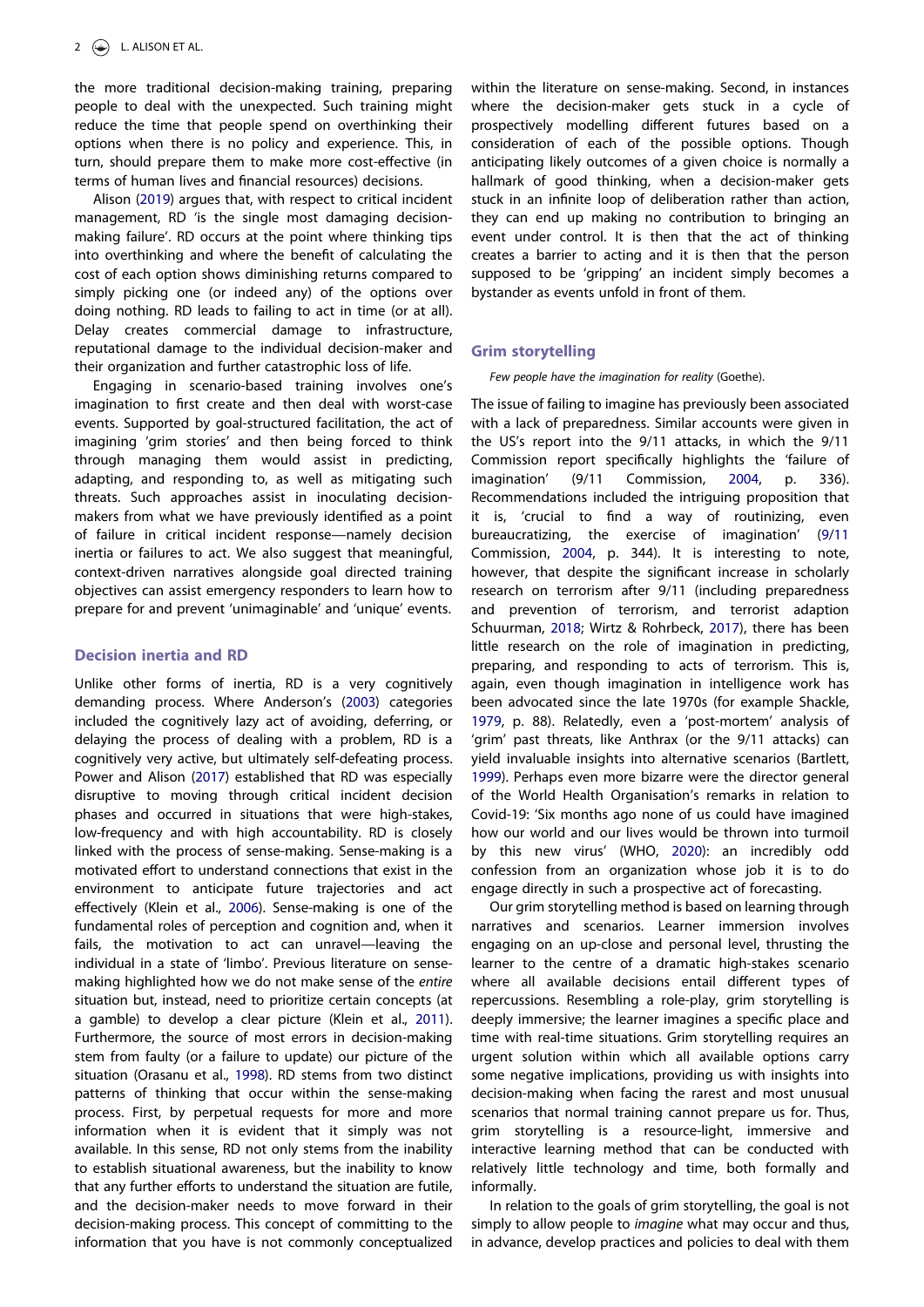(this would be closer to the concept of 'red teaming' where a group that plays the role of an enemy or competitor, and provides security feedback from that perspective). Instead, the goal is to allow individuals the opportunity to practise skills that will be useful in future scenarios that they do not have experience of; namely the ability to juggle incomplete situational awareness and overcome the tendency to redundantly seek more information, and the ability to juggle multiple least–worst options and commit to a choice. In this sense, grim storytelling is associated with the ability to transfer core decision-making skills, learnt through repeat exposure and training, onto a new and novel situation. Transference was originally defined as the extent to which a learnt response in one task (or situation) would influence the response within another task or situation (for example see Adams, [1987](#page-6-4)). Definitions of transference emphasize that transference consists of two dimensions:

- <span id="page-3-0"></span>. Generalization—the extent to which the knowledge or skill acquired in a training setting are applied to different settings, people, and/or situations.
- <span id="page-3-4"></span>. Maintenance—the extent to which changes that result from a learning experience persist over time (Blume et al., [2010](#page-6-5)).

<span id="page-3-13"></span><span id="page-3-7"></span><span id="page-3-5"></span><span id="page-3-3"></span><span id="page-3-2"></span>Those who study the psychology of education and learning have long explored the issue of learning transference (Grose & Briney, [1963\)](#page-7-7), frequently debating the nature, causes and prevalence of transfer (Barnett & Ceci, [2002](#page-6-6)). After Baldwin and Ford ([1988](#page-6-7)) originally identified a 'transfer problem' in training research, there has been an outpouring of conceptual and research-based suggestions aimed at lessening the gap between learning and workplace performance. While estimates vary, the overall picture is bleak. Georgenson ([1982\)](#page-7-8) estimated that 10% of training results in a behavioural change. Saks [\(2002](#page-8-6)) found that 40% of trainees fail to transfer immediately after training, 70% fail to transfer after one year and, ultimately, only 50% of any training investment resulted in individual improvement. Hence, by using grim storytelling as a route to practise the process of making least–worst decisions (rather than applying a doctrinal standard operating procedure to a certain, predictable situation), decision makers will be better equipped to handle new and unpredictable situations without falling foul of classic inertia traps.

<span id="page-3-1"></span>We base some of the theoretical grounds of the grim storytelling approach on the SAFE-T model (i.e. decisionmaking emphasizing naturalistic decision-making, its potential for cross-comparative analysis of incidents–see Alison et al., [2018\)](#page-6-8). The model proposes that an optimal decision-making involves four key phases: Situation Assessment (SA), Plan Formulation (PF) and Plan Execution (PE), followed by an incremental and transitional team learning (T). Enriching the PF and PE with the role of imagination (Hayes & Maslen, [2015\)](#page-7-9), we outline the following stages of grim storytelling based on past incidents: hindsight threat assessment; time horizon and immediate threat evaluation at the incident time; cognitive construction of alternatives; learner immersion; and learning. This process applies to both individual and groupfocused decisional contexts.

<span id="page-3-8"></span>The 'imagine' scenario exercises can be far simpler, informed by insiders' stories, and conducted in almost any setting in about 45 minutes and at a low cost (for example audio and video recording of the decision-maker's responses for subsequent analysis and reflection and feedback). This presents an attractive alternative or addition to (typically) expensive annual training exercises. Before we cover how grim storytelling operates and how it facilitates learning, let us consider the dilemma of RD and how it is framed against incident narratives.

<span id="page-3-11"></span>Using one's imagination to develop grim story narratives is a compelling learning tool that can assist emergency responders in developing competency and confidence to respond to such 'unimaginable' situations. Storytelling enhances learning by embedding lessons into coherent narratives, allowing practitioners to push the boundaries of current situational models—even if those imagined events do not come to pass. Critical incidents are especially challenging because they are rare, chaotic, unexpected, dynamic, riddled with uncertainty and very high risk with unclear range of required responses often not covered by any protocol, which means that they are best studied in naturalistic, rather than lab, settings (Klein, [1993\)](#page-7-10) or when visualization of problems is facilitated. Even individuals in elevated positions of seniority, and with many years of experience, will not have had enough exposure to dealing with such events to be considered experts. Even in training, learning, and development cycles it would be rare for senior officers to be exposed to more than one or two simulated training events per year (each of which might require two–three days each). The lack of opportunity for repeated exposure to training for hard events and learning complex adaptive technical skills would be akin to expecting an air traffic trainee controller to manage a novel and complex aviation incident. Educators and trainers under-utilize storytelling as a formal method of learning (Gottschall, [2012](#page-7-11)). Although training automatic high-level processes may seem onerous or nearly impossible, the source and common elements of experts' intuitive routines (expertise unpacking in interview-based vignette-grounded stories) can be identified and made available to facilitate intuitive expertise thus empowering imagination skills with foresight. Importantly, such expertise should be particularly honed within group, rather than individual, settings as crisis response is typically conducted in team contexts and command structures (although with the inherent risk of becoming disconnected from team and command). This, in turn, implies that attention should be paid to interactions between different actors with different views and information as a situation unfolds. Such interactions are likely to evoke strong emotions that play a key role in guiding attention and shifting frames (Vogus et al., [2014\)](#page-8-7), meaning that training should also incorporate space for discussing and reflecting on emotional experience.

#### <span id="page-3-14"></span><span id="page-3-6"></span>Benefits of learning through narrative

<span id="page-3-12"></span><span id="page-3-10"></span><span id="page-3-9"></span>Narrative is an essential meaning-generating human activity that allows access to the personal experiences of the storyteller (Kramp, [2004\)](#page-7-12). Narratives facilitate thought, interaction, and knowledge (Hinyard & Kreuter, [2007](#page-7-13)), with stories ubiquitous in life histories, myths, anecdotes, legends, and illustrations. Academics, on the other hand, recognize narratives in terms of cognition, comprehension, and explanation (Herman, [2000](#page-7-14)). Thus, learners can use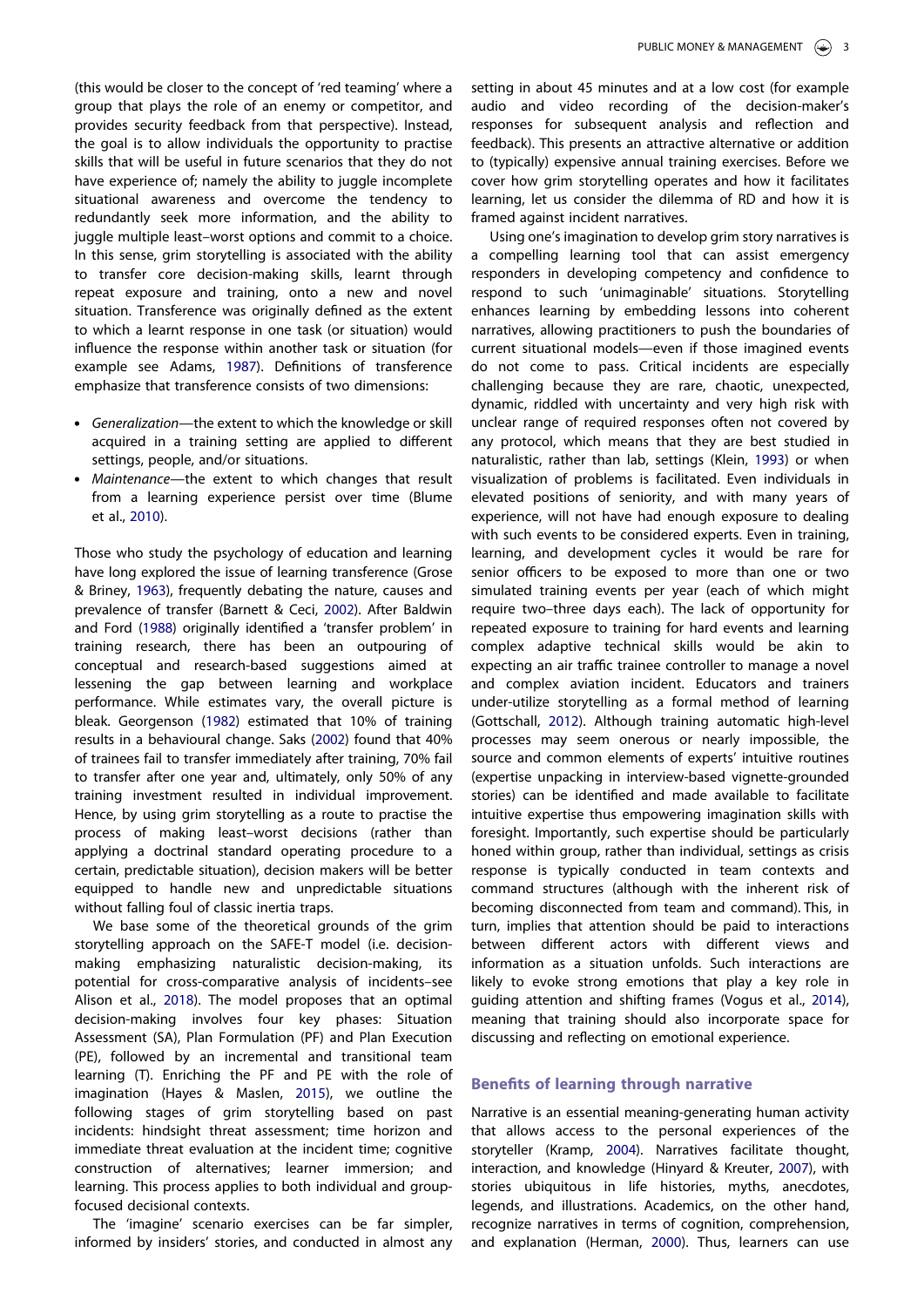<span id="page-4-15"></span><span id="page-4-4"></span>them particularly well when they are immersed in the story that is presented to them in a way that creates meaning on personal level (Cho et al., [2007](#page-6-9)), even where the presented situation is novel, ambiguous, and unexpected (Maitlis & Christianson, [2014\)](#page-7-15). Narrative immersion creates a sense of transportation to other worlds that despite their recognition as simulation feel authentic enough to evoke emotions and thoughts normally experienced in real circumstances, albeit without consequences. This, in turn, can be entertaining, stimulating creativity and learning (Kangas, [2010](#page-7-16)). That sense of transformation also manifests in mental time travel that allows for imagined 'what if' past and future scenarios and their consequences, producing invaluable learning insights through 'safe simulations' (Suddendorf et al., [2011\)](#page-8-8).

<span id="page-4-23"></span><span id="page-4-22"></span><span id="page-4-16"></span><span id="page-4-13"></span>When in a state of immersion, this dualistic experience (knowing it is not real, but feeling that it is) enables narratives to powerfully change self-concepts, strengthen relationships, reduce prejudice, reduce loneliness, and enhance empathy. An immersive and engaging story arouses intense emotions, creates personal meanings, features universal qualities of human experience and achievement through conflict where pressure and risk are high (Storr, [2019\)](#page-8-9). Stories serve as a simulation of our social world, which then enables us to revise plans and work with changeable, nuanced, and surprising situations (Mar & Oatley, [2008](#page-7-17)). They are the optimal vehicle for transferring expertise and allowing the learner to apply expertise in unprecedented settings. Immersion enhances learning in at least three different ways—allowing us to look at the same issue through multiple perspectives, helping us consider alternative scenarios, and developing transferable skills (Dede, [2009](#page-6-10)). This is also backed up by data from neuroscience, where readers immersed in a story create vivid mental simulations of sounds, sights, tastes, and movement by activating brain regions responsible for processing similar experiences in real life (Ryan, [2010;](#page-8-10) Wehbe et al., [2014\)](#page-8-11).

<span id="page-4-27"></span><span id="page-4-20"></span><span id="page-4-9"></span><span id="page-4-6"></span>According to narrative transportation theory, as people immerse themselves in a story, their attitudes and intentions adjust to reflect that story (Green & Brock, [2002\)](#page-7-18). The theory suggests that one can enjoy the benefit of narrative immersion and its effects, like connections with characters and self-transformations without any repercussions (Green et al., [2004\)](#page-7-19).

<span id="page-4-24"></span><span id="page-4-10"></span>Transformative learning states that people revise and interpret meaning through stories (Taylor, [2008\)](#page-8-12). Learning occurs across three levels: psychological (changes in understanding of the self); convictional (revision of belief systems); and behavioural (changes in decision-making). Learners consider alternative perspectives through narratives and question and potentially readjust and realign otherwise unconscious habits. Learners construct new knowledge by transforming previously unquestioned frames of reference and reconsidering ideas beliefs and values that would otherwise be automatically rejected (Mezirow, [1997\)](#page-7-20). Further, because the learning takes a narrative form, self-feedback and argument are internally generated by the learner rather than imposed by the educator or trainer.

<span id="page-4-25"></span><span id="page-4-17"></span>Learning through narrative enhances language, thinking, imagination and creativity skills (Wang et al., [2008\)](#page-8-13). Using stories has also shown a positive effect in more traditional <span id="page-4-21"></span><span id="page-4-3"></span>and common learning environments. For example, it can serve as an empowering experience for disabled students (Skouge & Rao, [2009\)](#page-8-14), reducing children's prejudice toward the disabled (Cameron & Rutland, [2006\)](#page-6-11), helping them overcome their fears, solve problems better and master basic social skills (Hakkarainen, [2009\)](#page-7-21).

<span id="page-4-19"></span><span id="page-4-14"></span><span id="page-4-12"></span><span id="page-4-2"></span>Narratives facilitate perspective-taking (Lawlor, [2000\)](#page-7-22), which can be illustrated by the results of a study in which individuals with and without terrorism training took the role of a red team in the narrative scenario of terrorists planning an attack (Romyn & Kebbell, [2014](#page-7-23)). Such individuals were consistent in their target-selection ordering, and any prior military training did not influence the order. A thematically related study exploring the hypothetical results of a dirty bomb attack shed light on the consequences of various assumptions about preparedness, plans, and action (Bañuls et al., [2013\)](#page-6-12). These results helped increase understanding about the factors that are involved in the definition of an emergency plan and how different actors participate in it. Thus, in our quest for igniting the imagination and creativity of learners, there are still some questions around the competing priorities between recreating fully immersive environments and the importance of focusing on engaging storytelling.

## Supporting grim storytelling with evidence from scenario-based learning

<span id="page-4-7"></span><span id="page-4-5"></span>Cyert and March [\(1963\)](#page-6-13) found that managers' previous experience leads them to search for solutions in the previous problem spaces. These 'local searches' in past experiences lead to solutions that tend to be very similar to past solutions. Instead, innovation requires an 'actionbased' decision-making style that emphasizes active search and engagement (Ford & Ogilvie, [1995](#page-6-14); Ogilvie, [1998\)](#page-7-24). This is in line with education research that has highlighted the important difference between 'telling' students and encouraging critical evaluation (Greenbank & Hepworth, [2008](#page-7-25)). Watts ([2005](#page-8-15), p. 69) argues that we should not be telling people, but helping them acquire knowledge, skills and attitudes that will help them handle future situations in which they are the autonomous agent.

<span id="page-4-26"></span><span id="page-4-11"></span><span id="page-4-8"></span>Whereas learning through narrative is focused on getting people immersed in what has apparently already happened, scenario-based learning requires participants to care about the consequences of the choices they make (Frasca, [2003\)](#page-7-26). Scenario-based learning involves a problem-based approach to learning and teaching and, unlike case studies, these situations are developed bespoke for different contexts to sensitize the learners about the content. When done right, the effects of scenario-based training have been detectable on a physiological level, producing heart rate patterns that were consistent with the elevated physiological stress produced by real-world policing shown in field research (Armstrong et al., [2014\)](#page-6-15). This was also supported by a related study, showing that officer physiological stress to highly realistic scenario training was significantly correlated to the stress responses of activeduty police officers (Andersen et al., [2016\)](#page-6-16).

<span id="page-4-18"></span><span id="page-4-1"></span><span id="page-4-0"></span>Relatedly, it was found that prospective hindsight (i.e., if an event has already occurred) increased the correct identification of reasons for future outcomes by 30% (Mitchell et al., [1989\)](#page-7-27). More recently, it has been argued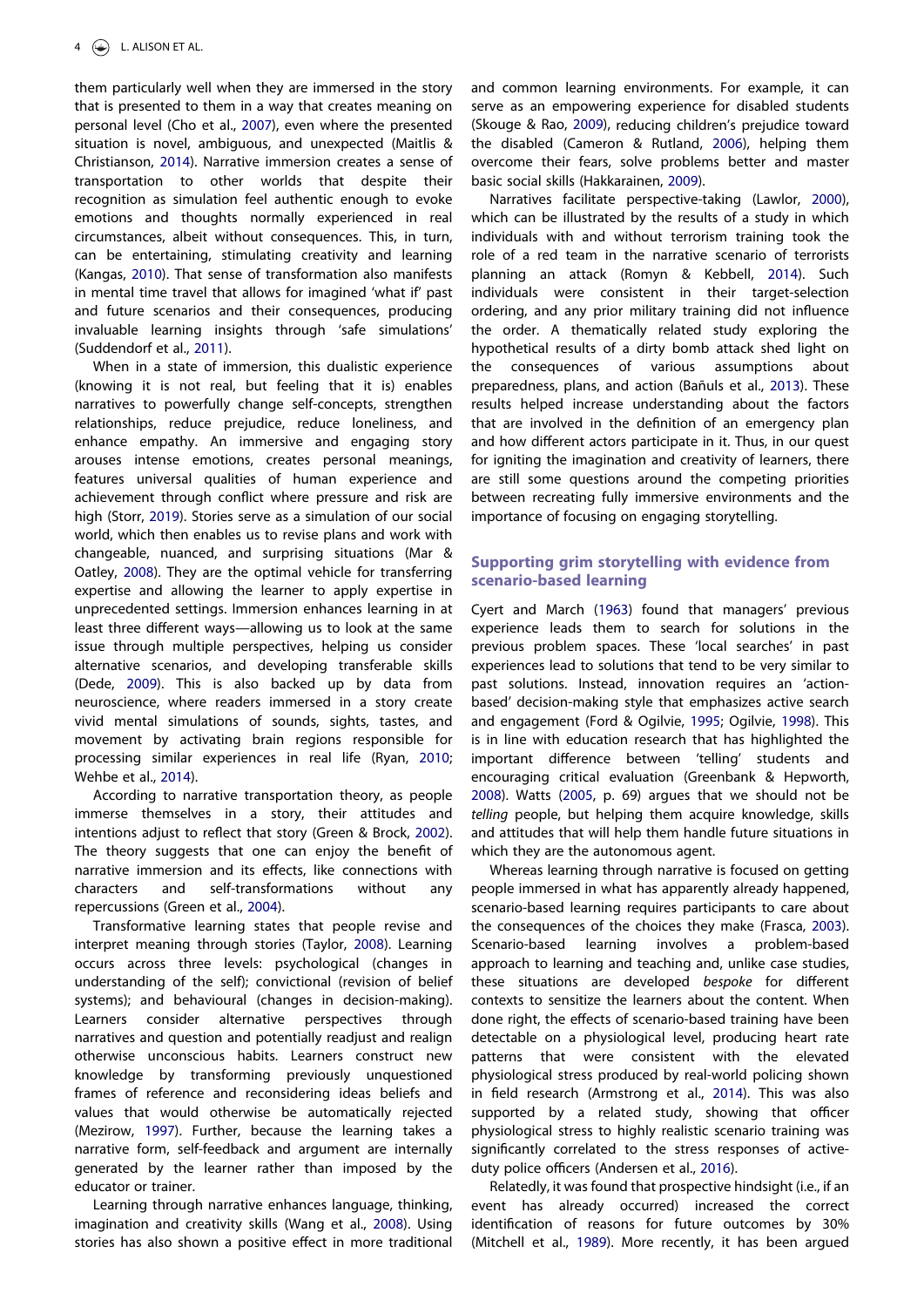<span id="page-5-14"></span>that one reason why projects fail at a spectacular rate, is people's reluctance to voice their reservations during the planning stage (Klein, [2007](#page-7-28)).

# Benefits of scenario-based learning

<span id="page-5-18"></span>Existing literature on the potential benefits of scenario-based learning is quite limited. Disastrous events, such as fires, tornadoes, hurricanes, terrorist incidents and chemical spills, require high-consequence decisions with incomplete or inaccurate information, ill-defined goals, and the pressures of time, and a constantly changing situation that experience and textbook training can help with only partially. Scenario-based training, on the other hand, appears to offer more effective planning and results management (Moats et al., [2008](#page-7-29)). Relatedly, a scenarioplanning approach was found to be helpful in developing decision-making tools that can be used for flood emergency logistics management (Chang et al., [2007\)](#page-6-17) and planning (Özdamar et al., [2004\)](#page-7-30). In a study on nuclear emergencies, a scenario-based modelling approach helped provide optimal routes to maximize evacuation (Lv et al., [2013\)](#page-7-31). Such modelling helped assess the effectiveness of different flood (Simonovic & Li [2003\)](#page-8-16), rainstorm (Yin et al., [2011\)](#page-8-17), cyclone, fire, and earthquake (Spence et al., [2007\)](#page-8-18) emergency procedures.

<span id="page-5-28"></span><span id="page-5-26"></span><span id="page-5-25"></span><span id="page-5-22"></span><span id="page-5-15"></span><span id="page-5-10"></span><span id="page-5-6"></span><span id="page-5-4"></span>In the dynamically changing military context, scenariobased training was found to facilitate transfer of learning and knowledge across situations and roles, thus accelerating and retaining expertise (Hoffman et al., [2013\)](#page-7-32). Similar scenarios have been used in enhancing the skills of navy (Grassi, [2000\)](#page-7-33) and aircrew (Prince et al., [1993](#page-7-34)), as well as medical emergency personnel (Treloar, [2001](#page-8-19)). Although there might be some ecological validity concerns regarding the possibility that scenario simulations may potentially encourage trainees to take more risks on the 'no harm done in the exercise' basis, such risks can also be methodologically controlled if the 'hardiness level' of the simulation is increased by rewarding more cautions approaches or if the trainees are later invited to reflect on, and discuss, alternative 'what if' outcomes. Scenario simulations have already helped student police officers develop subject-specific policing knowledge, as well as higher level skills, such as decision-making, problem-solving and collaboration (Werth, [2011](#page-8-20)). They also assisted FBI recruits in learning defensive tactics, interview methods, handcuffing, rules of evidence, and constitutional law, providing them with a better understanding of how investigations are conducted from start to finish (Whitcomb, [1999\)](#page-8-21). Scenario simulations were found useful in designing peace and conflict exercises (Bartels et al., [2013\)](#page-6-18) and early detection of suicide warning signals (Madson & Vas, [2003](#page-7-35)).

<span id="page-5-30"></span><span id="page-5-29"></span><span id="page-5-27"></span><span id="page-5-21"></span><span id="page-5-20"></span><span id="page-5-17"></span><span id="page-5-16"></span><span id="page-5-12"></span><span id="page-5-11"></span><span id="page-5-9"></span><span id="page-5-3"></span><span id="page-5-1"></span>Scenario-based learning can improve planning in volatile environments (Miesing & Van Ness, [2007](#page-7-36)) and accelerate expertise. Its more engaging and contextualized nature (Herrington et al., [2003](#page-7-37)) facilitates the development of critical thinking skills (Cant & Cooper, [2010](#page-6-19)), as well as critical assessment and management skills (Steadman et al., [2006\)](#page-8-22). Its immersive nature improves interaction (Morton & Jack, [2005\)](#page-7-38), enhancing student learning (Niemer et al., [2010\)](#page-7-39), interest and achievement (Hwang & Chang, [2011](#page-7-40)), as well as problem-solving skills (Iqbal & Every, [2005](#page-7-41)) and teamwork (Nagle et al., [2009\)](#page-7-42).

<span id="page-5-31"></span><span id="page-5-13"></span><span id="page-5-7"></span>Rather than being beneficial just to individuals, scenariobased learning appears to facilitate group decision-making (Gremler, [2004\)](#page-7-43), design decisions (Liu et al., [2012](#page-7-44)), as well as the management of complex environments (Kirkley & Kirkley, [2005\)](#page-7-45), and urban and regional planning (Zapata & Kaza, [2015\)](#page-8-23). The work in progress on scenario-based counter-terrorism suspect interviewing is also showing promising results in accelerating the generation of more accurate and richer intelligence (Morgan et al., [2020\)](#page-7-46).

# <span id="page-5-19"></span>Limitations of learning through narrative

<span id="page-5-23"></span><span id="page-5-0"></span>While there is extensive practice on the role of 'stories' in organizational preparedness, (Anderson, [1995\)](#page-6-20), the conclusions can, if unguarded, compound rather than solve problems. Such conclusions are based on learning from past events and involve identifying direct parallels between previous events and a current event to predict the likely outcomes (Perrotta et al., [2013\)](#page-7-47). In the assessments of Al-Qaeda, for example, prior to 9/11 it was held that plane hijackings were usually used to negotiate. Similarly, we can see evidence of analogical decision-making in the UK's reliance on Prime Minister Neville Chamberlain's appeasement of Hitler in the 1930s as an erroneous case to compare to and then confront Saddam Hussein in the invasion of Iraq in 2003 (a war-time threat narrative from the past applied to a completely different and almost culturally alien context of the Middle East). And then, in a continuation of this erroneous reasoning, the alleged threat that Hussein posed (a 'premature march to war' narrative) was then used by Ed Miliband to prevent the British military intervention in Syria, the reasoning being unclear intelligence data and a potentially catastrophic spill-over effect.

At the same time, continuous flyovers by Russian strategic bombers approaching British airspace added weight behind the controversial decision to renew the British nuclear weapons system. Given the historical record of how military conflicts involving large powers with potent (for example chemical) weapons of mass destruction develop and pan out (for example the story of the fanatically resistant Japanese Imperial Army and the US Army), it is clear that no weapons are too devastating (for example skin-burning napalm deployed on Vietnamese women and children) to be used; the narrative history shows that all types of developed weapons have been used sooner rather than later. Thus, the argument used by advocates of nuclear armament that the principle of mutually-assured destruction (grounded in repeatedly disproven models of rational decision-making) makes the world safer may be deeply flawed.

<span id="page-5-24"></span><span id="page-5-8"></span><span id="page-5-5"></span><span id="page-5-2"></span>As with all forms of learning, both narrative and scenariobased learning can be problematic and lead to unintended outcomes. Increased experience (Heimeriks, [2010](#page-7-48)) and past successes (Daniel & Hirshleifer, [2015\)](#page-6-21) can result in overconfident and overly risky decisions. For example, physicians, just like other people (including commanders) rely on heuristics to fill in the blanks with their own ad hoc explanations—inferences that fit the data but that rely on tenuous or spurious correlations (Berner & Graber, [2008\)](#page-6-22). As their confidence increases, the felt need for checking and updating their knowledge decreases in a reinforcing cycle (Rudolph & Morrison, [2008](#page-8-24)). Such superstitious learning,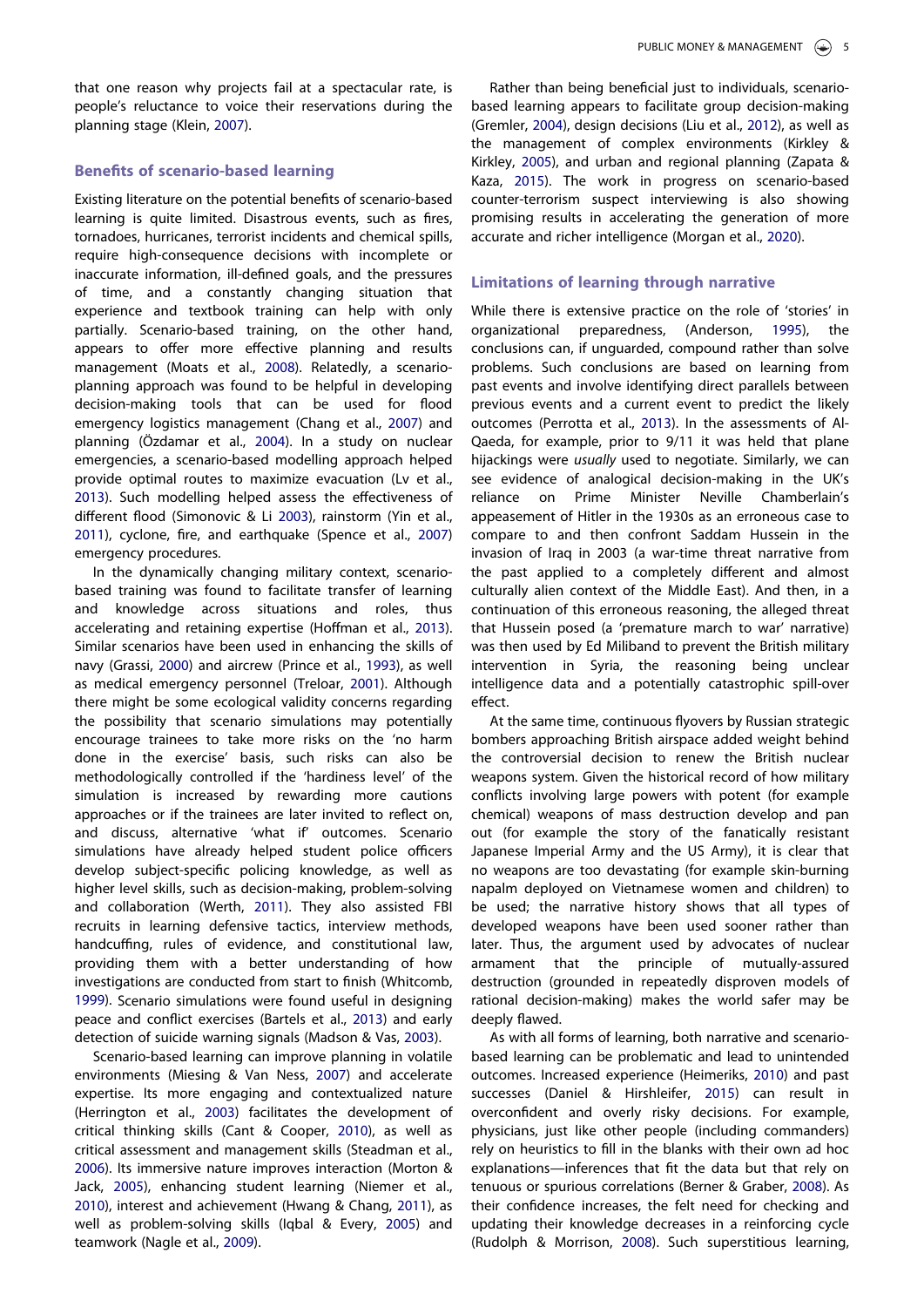<span id="page-6-24"></span><span id="page-6-23"></span>which can be defined as a phenomenon related to the joint development of competence and the development of confidence in one's competence can arise from the accumulation of experience coupled with one's direct involvement in the task execution (Lejarraga & Gonzalez, [2011\)](#page-7-49). It also occurs when the environmental activity and change is misunderstood, and therefore unrelated to (although not unaffected by) one's inferences and activities (Henderson, [1997\)](#page-7-50). Although both narrative and scenariobased learning are compounded by issues of ecological validity (Levitt & March, [1988](#page-7-51)), superstitious learning, which thrives on time delays and ambiguity, can be mitigated by active real-time feedback and greater learner immersion (Rudolph & Morrison, [2008\)](#page-8-24).

#### <span id="page-6-25"></span>**Conclusions**

The multiple and ever-changing threats to public safety cannot be consistently and successfully tackled by a study of past critical incidents alone. Although their archival analysis can help generate insights, the hindsight effect, linear timeline, and availability of all the vital details behind the apparent, but often illusory, cause and effect clearly limit the spectrum of solutions required for ambiguous, uncertain, and real-time situations. This means that once a coherent chain of events (storyline) has unfolded, it is difficult to deviate from it and prepare for the unexpected (Murata & Matsushita, [2014;](#page-7-52) Palasinski, [2011\)](#page-7-53), which hinders learning and management of novel threats. Thus, the role of imagination is vital, and stories can nurture the ability to envision possible outcomes (Hayes & Maslen, [2015](#page-7-9)). Grim storytelling facilitates the consideration of multiple timelines, as well as management of uncertainty, mixed signals, clashing objectives and competing interests, oftentimes against the clock and under pressure.

<span id="page-6-26"></span>Grim storytelling can provide decision-makers with a powerful, easily upgradable, and flexible tool for the management of new and still-to-emerge critical threats by regular exposure to deeply immersive real-time, interactive, and high-stakes verbal scenarios requiring urgent solutions and management of conflicting interests. We also suggest that grim storytelling facilitates learning best if it is regular (for example one session per week), of sufficient duration (about 45 minutes) and with intensive commitment (of sufficient intensity to feel demanding). Moreover, sessions need focus (what specific decisions need to be examined), form (what behaviours need to be considered) and feedback (with trained facilitators). Regularity and duration require senior officer buy in, and leadership and intensity are likely to be strongly influence by the skills of the facilitators in encouraging plausibly immersive least–worst scenarios. The spectrum of these storylines might be widest if they are developed in a variety of ways, like brainstorming, focus groups, analysis of past incidents with and without added twists, as well as creative exercises stimulating lateral thinking. This, in turn, will allow practitioners to imagine the unexpected and train for it more effectively. Such cost-effective learning will stimulate 'thinking out-of-the-box' problem-solving, perspectivetaking, and coping with pressure associated with the stakes involved, possible repercussions and time constraints, thus, saving human and financial resources.

#### Disclosure statement

No potential conflict of interest was reported by the author(s).

#### References

- <span id="page-6-4"></span>Adams, J. A. [\(1987](#page-3-0)). Historical review and appraisal of research on the learning, retention, and transfer of human motor skills. Psychological Bulletin, 101(1), 41–74. <https://doi.org/10.1037/0033-2909.101.1.41>.
- <span id="page-6-0"></span>Alison, L. [\(2019\)](#page-1-0). Decision inertia and failures to act. Presented at the Annual conference of the OU Centre for Policing.
- <span id="page-6-8"></span>Alison, L., Palasinski, M., Waring, S., Humphrey, A., Humann, M., Shortland, N., & Bowman Grieve, L. [\(2018](#page-3-1)). Between a rock and a hard place of geopolitically sensitive threats–critical incidents and decision inertia. Behavioral Sciences of Terrorism and Political Aggression, 10(3), 207– 224.
- <span id="page-6-16"></span>Andersen, J., Pitel, M., Weerasinghe, A., & Papazoglou, K. ([2016\)](#page-4-0). Highly realistic scenario based training simulates the psychophysiology of real world use of force encounters: Implications for improved police officer performance. Journal of Law Enforcement, 5(4).
- <span id="page-6-20"></span>Anderson, P. ([1995](#page-5-0)) The biggest mutual aid system on earth: The internet in emergency management. National Coordinating Council on Emergency Management Bulletin 1: 7–9.
- <span id="page-6-1"></span>Anderson, C. [\(2003\)](#page-2-0). The psychology of doing nothing: Forms of decision avoidance result from reason and emotion. Psychological Bulletin, 129, 139–167.
- <span id="page-6-15"></span>Armstrong, J., Clare, J., & Plecas, D. ([2014](#page-4-1)). Monitoring the impact of scenario-based use-of-force simulations on police heart rate: Evaluating the royal Canadian mounted police skills refresher program. Journal of Criminology, Criminal Justice, Law & Society, 15, 51.
- <span id="page-6-7"></span>Baldwin, T. T., & Ford, J. K. [\(1988\)](#page-3-2). Transfer of training: A review and directions for future research. Personnel Psychology, 41, 63–105.
- <span id="page-6-12"></span>Bañuls, V. A., Turoff, M., & Hiltz, S. R. [\(2013\)](#page-4-2). Collaborative scenario modeling in emergency management through cross-impact. Technological Forecasting and Social Change, 80(9), 1756–1774.
- <span id="page-6-6"></span>Barnett, S. M., & Ceci, S. J. ([2002](#page-3-3)). When and where do we apply what we learn? A taxonomy for far transfer. Psychological Bulletin, 128, 612–637.
- <span id="page-6-18"></span>Bartels, E., McCown, M., & Wilkie, T. [\(2013\)](#page-5-1). Designing peace and conflict exercises: Level of analysis, scenario, and role specification. Simulation & Gaming, 44(1), 36–50.
- <span id="page-6-3"></span>Bartlett, J. G. ([1999](#page-2-1)). Applying lessons learned from anthrax case history to other scenarios. Emerging Infectious Diseases, 5(4), 561.
- <span id="page-6-22"></span>Berner, E. S., & Graber, M. L. ([2008\)](#page-5-2). Overconfidence as a cause of diagnostic error in medicine. The American Journal of Medicine, 121 (5), S2–S23.
- <span id="page-6-5"></span>Blume, B. D., Ford, J. K., Baldwin, T. T., & Huang, J. L. ([2010](#page-3-4)). Transfer of training: A meta- analytic review. Journal of Management, 36, 1065– 1105.
- <span id="page-6-11"></span>Cameron, L., & Rutland, A. ([2006\)](#page-4-3). Extended contact through story reading in school: Reducing children's prejudice toward the disabled. Journal of Social Issues, 62(3), 469–488.
- <span id="page-6-19"></span>Cant, R. P., & Cooper, S. J. [\(2010\)](#page-5-3). Simulation-based learning in nurse education: Systematic review. Journal of Advanced Nursing, 66(1), 3– 15.
- <span id="page-6-17"></span>Chang, M. S., Tseng, Y. L., & Chen, J. W. [\(2007\)](#page-5-4). A scenario planning approach for the flood emergency logistics preparation problem under uncertainty. Transportation Research Part E: Logistics and Transportation Review, 43(6), 737–754.
- <span id="page-6-9"></span>Cho, S., Holyoak, K. J., & Cannon, T. D. ([2007](#page-4-4)). Analogical reasoning in working memory: Resources shared among relational integration, interference resolution, and maintenance. Memory & Cognition, 35 (6), 1445–1455.
- <span id="page-6-2"></span>9/11 Commission. ([2004](#page-2-2)). The 9/11 Commission Report: Final Report of the National Commission on Terrorist Attacks upon the United States. [https://www.govinfo.gov/app/details/GPO-911REPORT.](https://www.govinfo.gov/app/details/GPO-911REPORT)
- <span id="page-6-13"></span>Cyert, R. M., & March, J. G. ([1963](#page-4-5)). A behavioral theory of the firm. Prentice-Hall.
- <span id="page-6-21"></span>Daniel, K., & Hirshleifer, D. ([2015\)](#page-5-5). Overconfident investors, predictable returns, and excessive trading. Journal of Economic Perspectives, 29 (4), 61–88.
- <span id="page-6-10"></span>Dede, C. [\(2009](#page-4-6)). Immersive interfaces for engagement and learning. Science, 323(5910), 66–69.
- <span id="page-6-14"></span>Ford, C. M., & Ogilvie, D. ([1995](#page-4-7)). An Action-Based Alternative to Traditional Management Education. Paper presented at the 1995 Annual Academy of Management Meeting, Vancouver, Canada.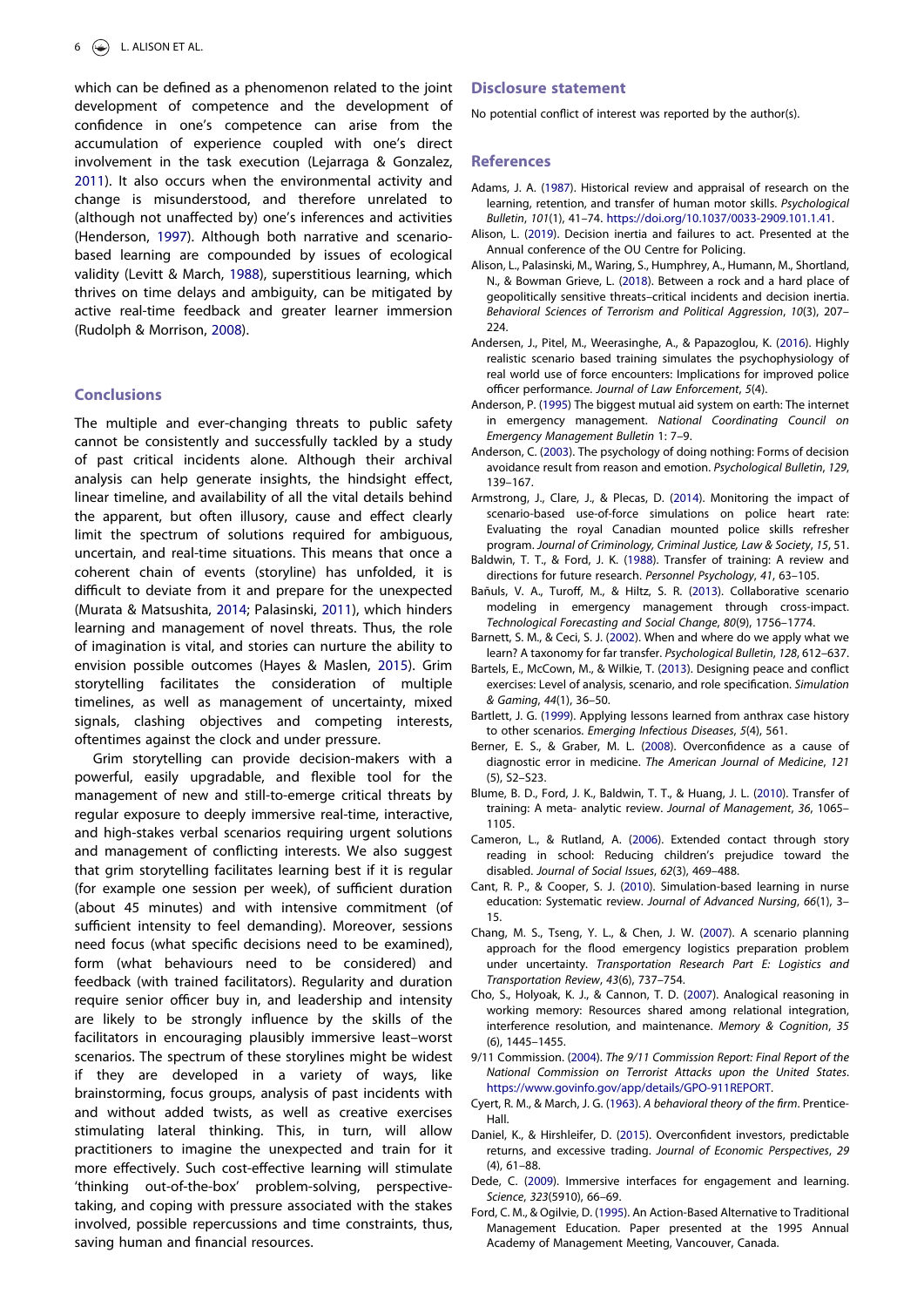- <span id="page-7-26"></span>Frasca, G. ([2003](#page-4-8)). Simulation versus narrative. In M. Wolf, & B. Perron (Eds.), The video game theory reader. Routledge.
- <span id="page-7-8"></span>Georgenson, D. L. ([1982](#page-3-5)). The problem of transfer calls for partnership. Training & Development Journal, 36(10), 75–78.
- <span id="page-7-11"></span>Gottschall, J. ([2012](#page-3-6)). The storytelling animal: How stories make us human. Houghton Mifflin Harcourt.
- <span id="page-7-33"></span>Grassi, C. R. [\(2000\)](#page-5-6). A task analysis of pier side ship-handling for virtual environment ship-handling simulator scenario development (Doctoral dissertation, Naval Postgraduate School).

<span id="page-7-18"></span><span id="page-7-2"></span>Grenfell Tower. ([2021](#page-1-1)). <https://www.grenfelltowerinquiry.org.uk/>

- Green, M. C., & Brock, T. C. [\(2002\)](#page-4-9). In the mind's eye: Transportationimagery model of narrative persuasion. In M. C. Green, J. J. Strange, & T. C. Brock (Eds.), Narrative impact: Social and cognitive foundations (pp. 315–341). Lawrence Erlbaum Associates Publishers.
- <span id="page-7-19"></span>Green, M. C., Brock, T. C., & Kaufman, G. F. [\(2004\)](#page-4-10). Understanding media enjoyment: The role of transportation into narrative worlds. Communication Theory, 14(4), 311–327.
- <span id="page-7-25"></span>Greenbank, P., & Hepworth, S. [\(2008\)](#page-4-11). Improving the career decisionmaking behaviour of working class students: Do economic barriers stand in the way? Journal of European Industrial Training, 32(7), 492–509.
- <span id="page-7-43"></span>Gremler, D. D. ([2004](#page-5-7)). The critical incident technique in service research. Journal of Service Research, 7(1), 65–89.

<span id="page-7-7"></span>Grose, R. F., & Briney, R. C. ([1963\)](#page-3-7). Transfer of learning: An enduring problem in psychology. Van Nostrand.

- <span id="page-7-21"></span>Hakkarainen, K. [\(2009](#page-4-12)). A knowledge-practice perspective on technologymediated learning. Computer Supported Learning, 4, 213–231.
- <span id="page-7-9"></span>Hayes, J., & Maslen, S. ([2015](#page-3-8)). Knowing stories that matter learning for effective safety decision-making. Journal of Risk Research, 18(6), 714– 726.

<span id="page-7-48"></span>Heimeriks, K. H. [\(2010\)](#page-5-8). Confident or competent? How to avoid superstitious learning in alliance portfolios. Long Range Planning, 43 (1), 57–84.

- <span id="page-7-50"></span>Henderson, S. ([1997](#page-6-23)). Black swans don't fly double loops: The limits of the learning organization? The Learning Organization, 4(3), 99–105.
- <span id="page-7-14"></span>Herman, D. ([2000](#page-3-9)). Narratology as a cognitive science. Image and Narrative, 1(1).
- <span id="page-7-37"></span>Herrington, J., Oliver, R., & Reeves, T. C. [\(2003\)](#page-5-9). Patterns of engagement in authentic online learning environments. Australasian Journal of Educational Technology, 19(1), 59–71.
- <span id="page-7-13"></span>Hinyard, L. J., & Kreuter, M. W. ([2007](#page-3-10)). Using narrative communication as a tool for health behavior change: A conceptual, theoretical, and empirical overview. Health Education & Behavior, 34(5), 777–792.
- <span id="page-7-32"></span>Hoffman, R. R., Ward, P., Feltovich, P. J., DiBello, L., Fiore, S. M., & Andrews, D. H. ([2013](#page-5-10)). Accelerated expertise: Training for high proficiency in a complex world. Psychology Press.
- <span id="page-7-40"></span>Hwang, G. J., & Chang, H. F. [\(2011](#page-5-11)). A formative assessment-based mobile learning approach to improving the learning attitudes and achievements of students. Computers & Education, 56(4), 1023–1031.
- <span id="page-7-41"></span>Iqbal, R., & Every, P. [\(2005\)](#page-5-12). Scenario based method for teaching, learning and assessment. In Proceedings of the 6th conference on Information technology education (pp. 261-266). ACM.
- <span id="page-7-16"></span>Kangas, M. [\(2010\)](#page-4-13). Creative and playful learning: Learning through game co-creation and games in a playful learning environment. Thinking Skills and Creativity, 5(1), 1–15.
- <span id="page-7-1"></span>Kerslake. ([2017](#page-1-1)). The Kerslake Report: An independent review into the preparedness for, and emergency response to, the Manchester Arena attack on 22nd May 2017. [https://www.jesip.org.uk/uploads/media/](https://www.jesip.org.uk/uploads/media/Documents%20Products/Kerslake_Report_Manchester_Are.pdf) [Documents%20Products/Kerslake\\_Report\\_Manchester\\_Are.pdf](https://www.jesip.org.uk/uploads/media/Documents%20Products/Kerslake_Report_Manchester_Are.pdf).
- <span id="page-7-45"></span>Kirkley, S. E., & Kirkley, J. R. ([2005](#page-5-13)). Creating next generation blended learning environments using mixed reality, video games and simulations. TechTrends, 49(3), 42–53.
- <span id="page-7-28"></span>Klein, G. ([2007](#page-5-14)). Performing a project premortem. Harvard Business Review, 85(9), 18–19.
- <span id="page-7-10"></span>Klein, G. A. [\(1993](#page-3-11)). A recognition-primed decision (RPD) model of rapid decision-making. In Decision making in action: Models and methods. Ablex Publishing Corporation.
- <span id="page-7-4"></span>Klein, G., Moon, B., & Hoffman, R. R. [\(2006\)](#page-2-3). Making sense of sensemaking 1: Alternative perspectives. IEEE Intelligent Systems, 21(4), 70–73. July-Aug. doi: 10.1109/MIS.2006.75.
- <span id="page-7-5"></span>Klein, G., Snowden, D., & Pin, C. L. ([2011](#page-2-4)). Anticipatory thinking. informed by knowledge: Expert performance in complex situations. Pyschology Press.
- <span id="page-7-12"></span>Kramp, M. K. ([2004\)](#page-3-12). Exploring life and experience through narrative inquiry. In Foundations for research: Methods of inquiry in education and the social sciences. Routledge.
- <span id="page-7-22"></span>Lawlor, C. M. M. [\(2000\)](#page-4-14). Learning from stories: Narrative interviewing in cross-cultural research. Scandinavian Journal of Occupational Therapy, 7(1), 4–14.
- <span id="page-7-49"></span>Lejarraga, T., & Gonzalez, C. [\(2011\)](#page-6-24). Effects of feedback and complexity on repeated decisions from description. Organizational Behavior and Human Decision Processes, 116(2), 286–295.
- <span id="page-7-51"></span>Levitt, B., & March, J. G. ([1988](#page-6-25)). Organizational learning. Annual Review of Sociology, 14(1), 319–338.
- <span id="page-7-44"></span>Liu, Z. L., Zhang, Z., & Chen, Y. [\(2012\)](#page-5-7). A scenario-based approach for requirements management in engineering design. Concurrent Engineering, 20(2), 99–109.
- <span id="page-7-31"></span>Lv, Y., Huang, G. H., Guo, L., Li, Y. P., Dai, C., Wang, X. W., & Sun, W. ([2013](#page-5-15)). A scenario-based modeling approach for emergency evacuation management and risk analysis under multiple uncertainties. Journal of Hazardous Materials, 246, 234–244.
- <span id="page-7-35"></span>Madson, L., & Vas, C. J. [\(2003\)](#page-5-16). Learning risk factors for suicide: A scenariobased activity. Teaching of Psychology, 30(2), 123–126.
- <span id="page-7-15"></span>Maitlis, S., & Christianson, M. [\(2014\)](#page-4-15). Sensemaking in organizations: Taking stock and moving forward. Academy of Management Annals, 8(1), 57–125.
- <span id="page-7-17"></span>Mar, R. A., & Oatley, K. ([2008](#page-4-16)). The function of fiction is the abstraction and simulation of social experience. Perspectives on Psychological Science, 3 (3), 173–192.
- <span id="page-7-0"></span>Matthews, M. ([2013](#page-1-2)). Headstrong: How psychology is revolutionizing war. Oxford University Press.
- <span id="page-7-20"></span>Mezirow, J. [\(1997\)](#page-4-17). Transformative learning: Theory to practice. New Directions for Adult and Continuing Education, 1997(74), 5–12.
- <span id="page-7-36"></span>Miesing, P., & Van Ness, R. K. [\(2007\)](#page-5-17). Exercise: Scenario planning. Organization Management Journal, 4(2), 148–167.
- <span id="page-7-27"></span>Mitchell, D. J., Edward Russo, J., & Pennington, N. [\(1989\)](#page-4-18). Back to the future: Temporal perspective in the explanation of events. Journal of Behavioral Decision Making, 2(1), 25–38.
- <span id="page-7-29"></span>Moats, J. B., Chermack, T. J., & Dooley, L. M. ([2008](#page-5-18)). Using scenarios to develop crisis managers: Applications of scenario planning and scenario-based training. Advances in Developing Human Resources, 10(3), 397–424.
- <span id="page-7-46"></span>Morgan, R., Alison, L., Palace, M., Shortland, N., & Humann, M. ([2020\)](#page-5-19). The effects of intelligence and personality on performance in simulated interrogation scenarios. Journal of Police and Criminal Psychology, [https://doi.org/10.1007/s11896-020-09411-0.](https://doi.org/10.1007/s11896-020-09411-0)
- <span id="page-7-38"></span>Morton, H., & Jack, M. A. [\(2005\)](#page-5-20). Scenario-based spoken interaction with virtual agents. Computer Assisted Language Learning, 18(3), 171–191.
- <span id="page-7-52"></span>Murata, A., & Matsushita, Y. [\(2014\)](#page-6-26). Hindsight bias in cause analysis of accident. Psychology Research, 4(11), 843–851.
- <span id="page-7-42"></span>Nagle, B. M., McHale, J. M., Alexander, G. A., & French, B. M. ([2009](#page-5-21)). Incorporating scenario-based simulation into a hospital nursing education program. Journal of Continuing Education in Nursing, 40 (1), 18–25.
- <span id="page-7-39"></span>Niemer, L., Pfendt, K., & Gers, M. ([2010\)](#page-5-20). Problem-based learning in nursing education: A process for scenario development. Nurse Educator, 35(2), 69–73.
- <span id="page-7-24"></span>Ogilvie, D. T. ([1998](#page-4-7)). Creative action as a dynamic strategy: Using imagination to improve strategic solutions in unstable environments. Journal of Business Research, 41, 49–56.
- <span id="page-7-6"></span>Orasanu, J., Martin, L., & Davison, J. ([1998](#page-2-5)). Errors in aviation decisionmaking: Bad decisions or bad luck. Paper presented at the Fourth Conference on Naturalistic Decision Making, Warrenton.
- <span id="page-7-30"></span>Özdamar, L., Ekinci, E., & Küçükyazici, B. ([2004](#page-5-22)). Emergency logistics planning in natural disasters. Annals of Operations Research, 129(1), 217–245.
- <span id="page-7-53"></span>Palasinski, M. ([2011\)](#page-6-26). The experiment-based knew-it-all-along effect in the qualitative light of narrativity. Qualitative Report, 16(2), 441–463.
- <span id="page-7-47"></span>Perrotta, C., Featherstone, G., Aston, H., & Houghton, E. [\(2013](#page-5-23)). Gamebased learning: Latest evidence and future directions. NFER.
- <span id="page-7-3"></span>Power, N., & Alison, L. [\(2017\)](#page-2-6). RD about negative consequences: Decision inertia in emergency responders. Psychology, Public Policy, and Law, 23 (2), 243.
- <span id="page-7-34"></span>Prince, C., Oser, R., Salas, E., & Woodruff, W. ([1993](#page-5-6)). Increasing hits and reducing misses in CRM/LOS scenarios: Guidelines for simulator scenario development. International Journal of Aviation Psychology, 3 (1), 69–82.
- <span id="page-7-23"></span>Romyn, D., & Kebbell, M. ([2014\)](#page-4-19). Terrorists' planning of attacks: A simulated 'red-team'investigation into decision-making. Psychology, Crime & Law, 20(5), 480–496.